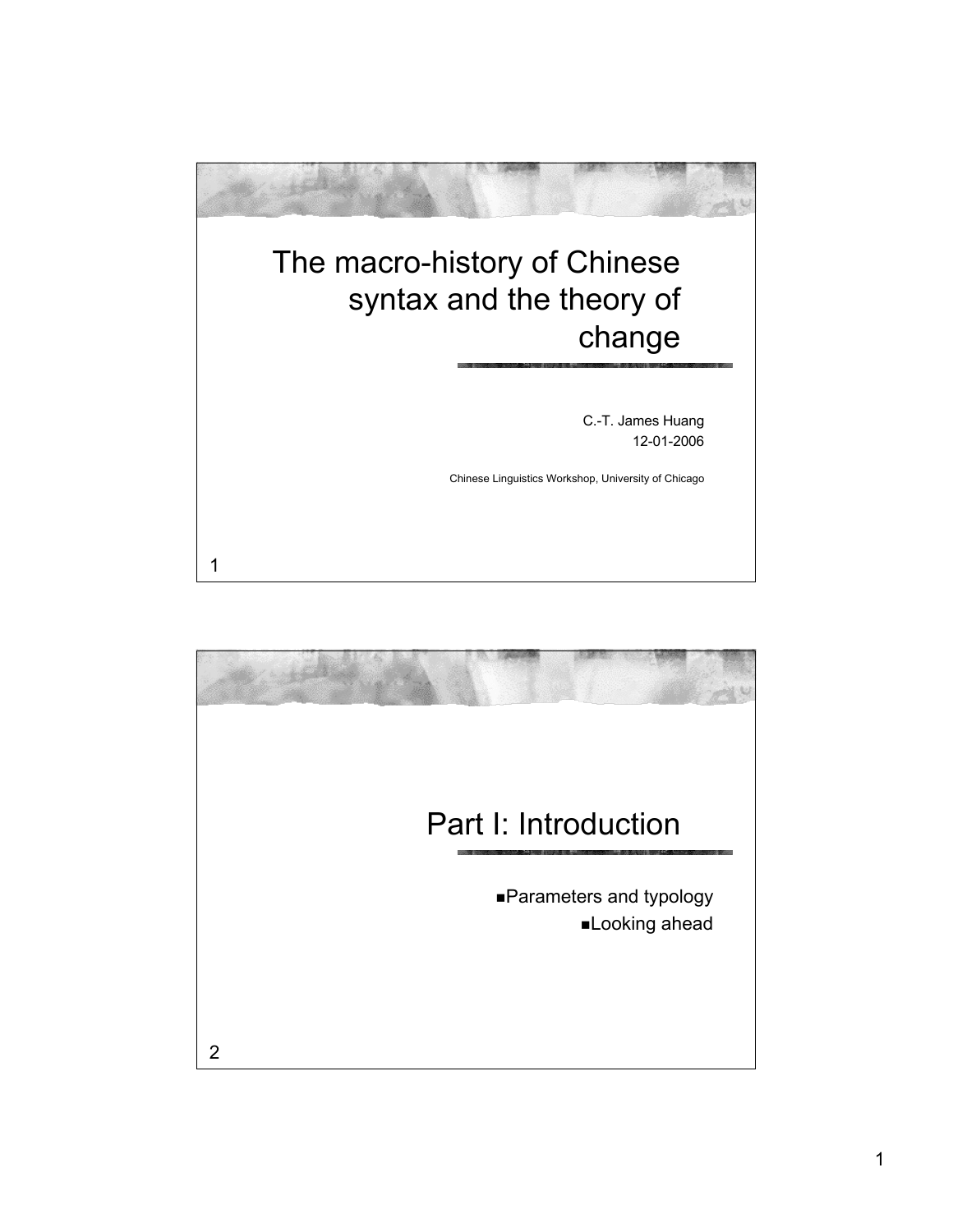## 1. Parameters and typology

- **Macro-parameters and language typology**
- One example: The nominal-mapping parameter (Chierchia 1998): languages may differ in what semantic type a given category maps into: NP (i.e. N) may map into an argument (type  $\leq e$ ) or a predicate (type  $\leq e$ , t >). If a language maps N into <e> directly (Chinese), then the language:
	- Has generalized bare arguments (allows bare singulars & plurals)
	- Has a generalized classifier system
	- Has no plural morphology
- Questions concerning the mapping parameter:
	- Looking within: Cheng & Sybesma (1998, 1999, 2005), Li (1998, 1999), Yang (1997), etc.
- 3

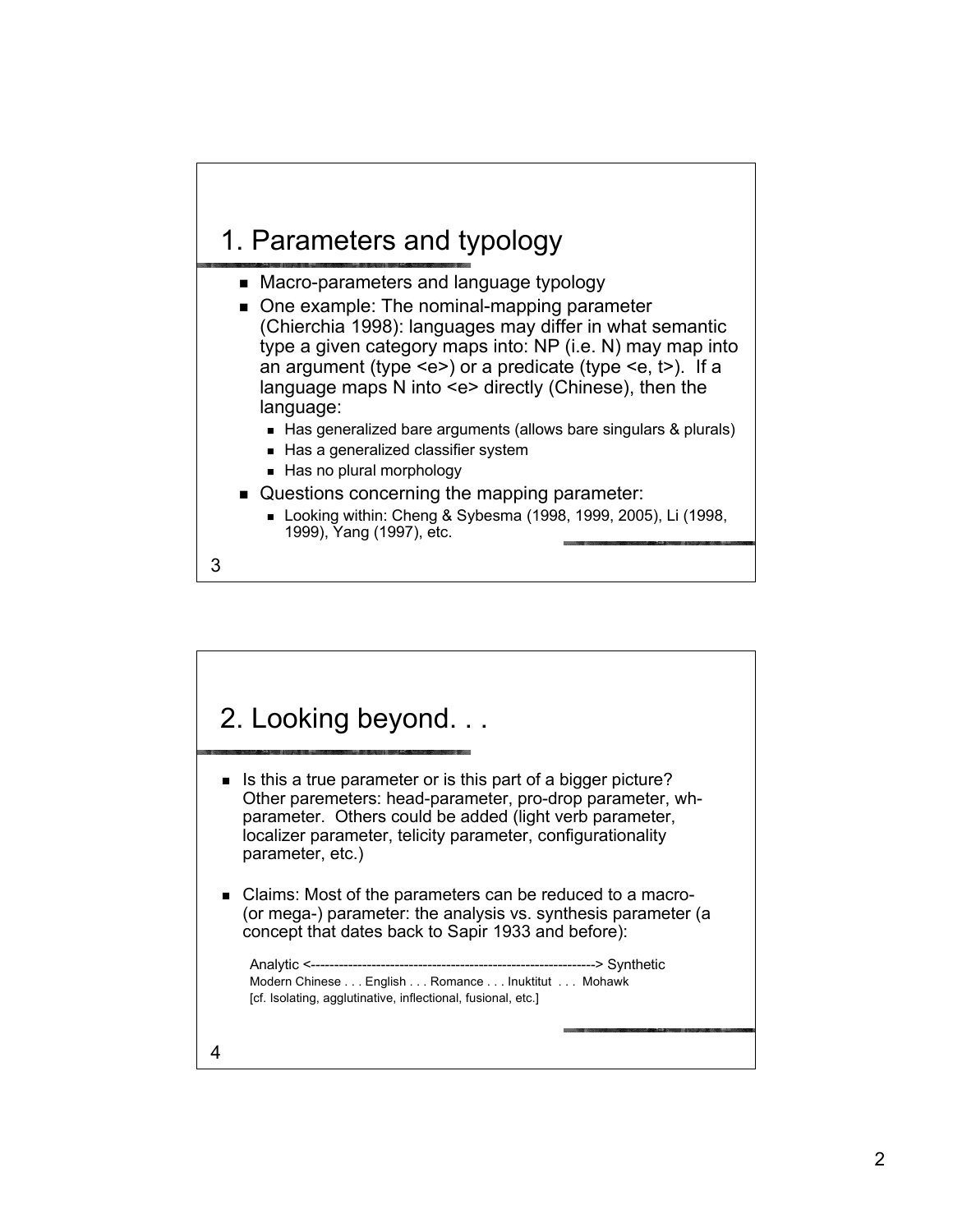

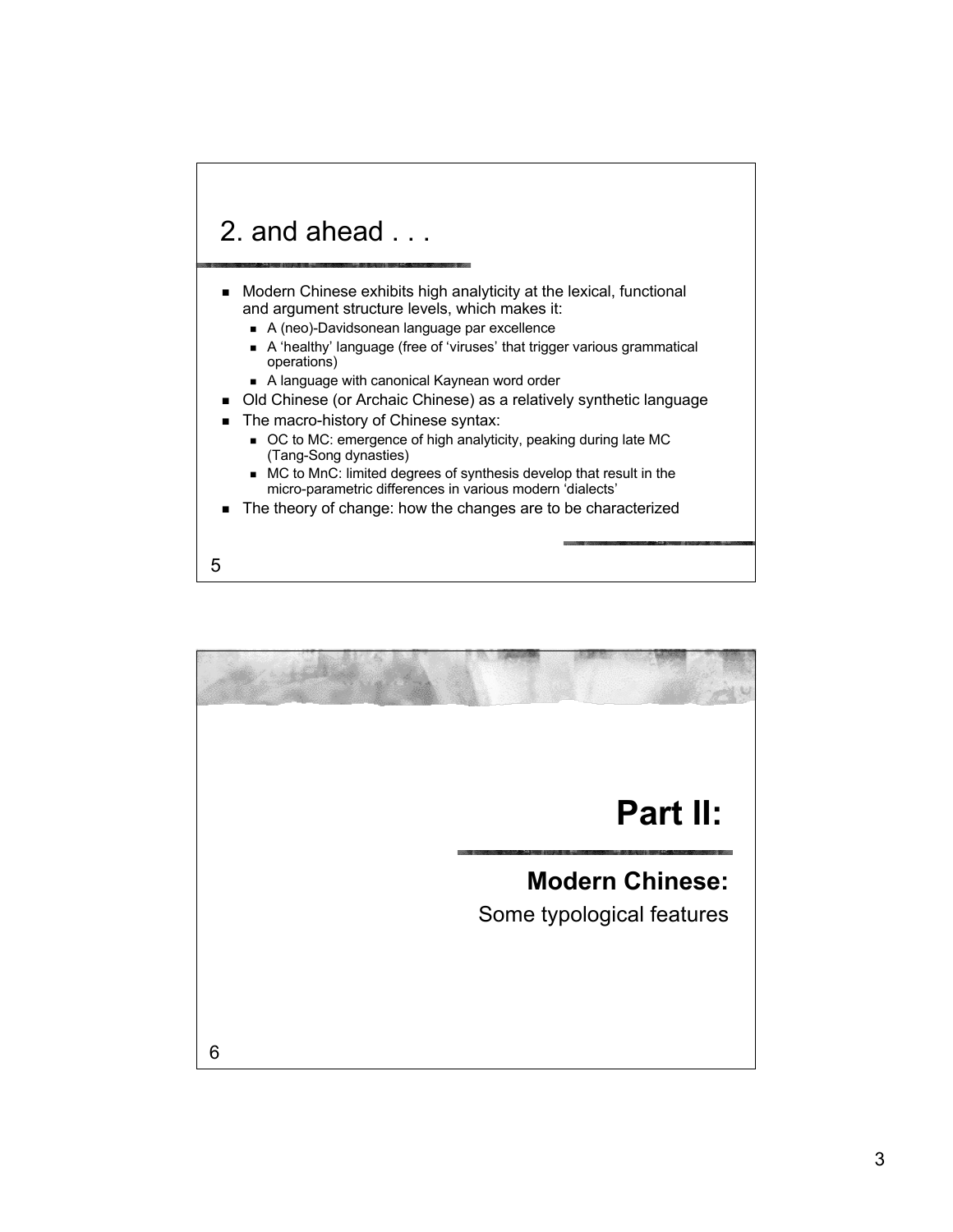

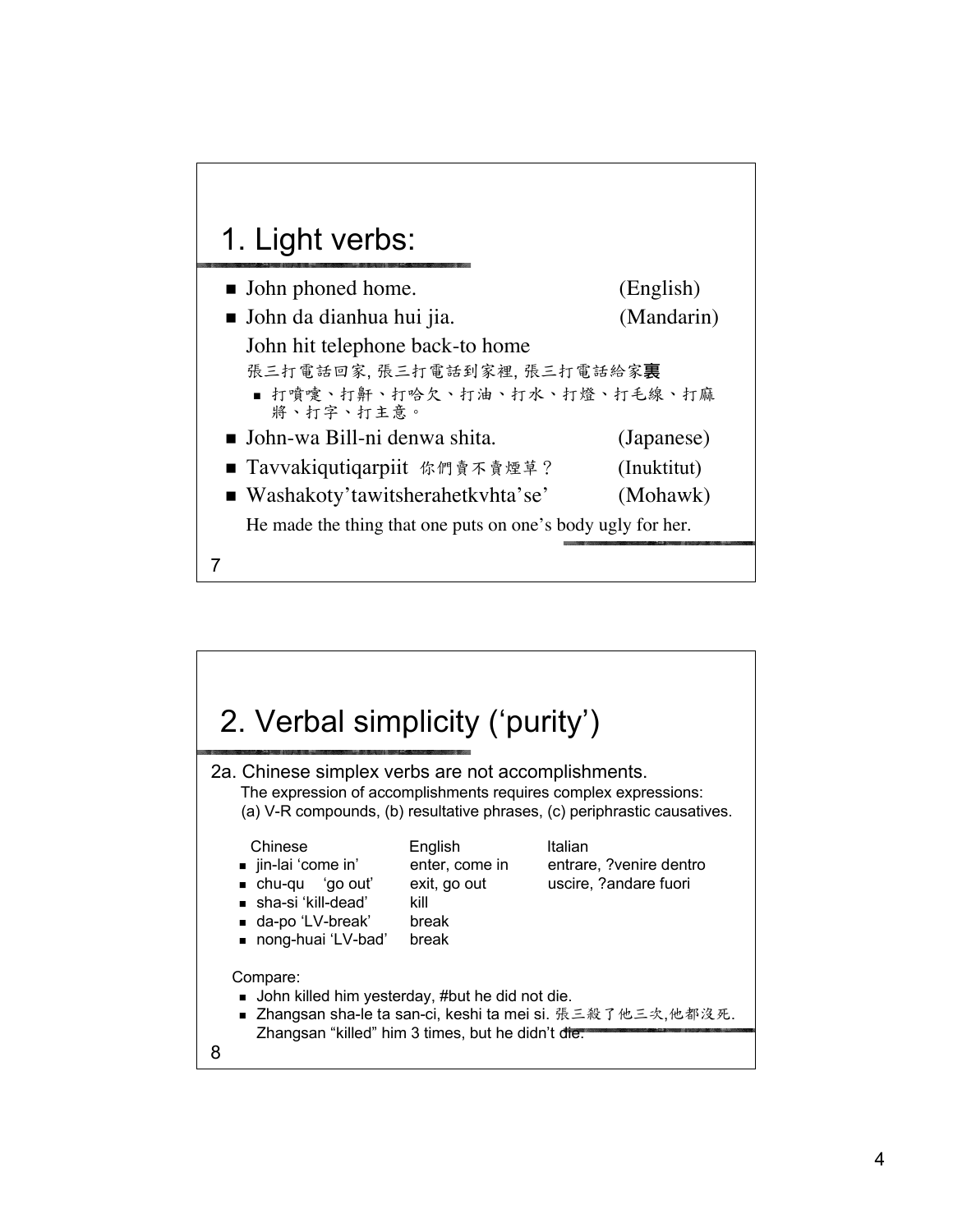#### 2. Verbal simplicity (continued)

2b. Chinese activity verbs are atelic:

- English *write, read* etc. are telic when taking a definite object; Chinese *write, read* are atelic:
	- John wrote the letter in 30 minutes, read the book in ...
	- \*Zhangsan zai sanshi fenzhong nei, jiu xie-le neifeng xin, … jiu kan-le na-ben shu.
	- Zhangsan zai 30 fenzhong nei jiu xie-hao-le neifeng xin, … jiu kan-wan-le na-ben shu.
- In both Chinese and English: When taking a quantified object (as an incremental theme), the verbs exhibit telic properties; when taking bare plurals/mass objects or no objects, they exhibit atelicity.
	- English verbs may be inherently telic, but may be *atelicized* in appropriate environments. [Williams 2006; cf. Borer, Tenny, etc.]
	- Claim: Chinese verbs are inherently atelic, but may be *telicized* in appropriate contexts.
	- Note: definiteness does not imply telicity, cf. zhe shui, zhe
	- gongzuo. (Classifier is omissible in the absence of numeral.)

| 2. Verbal simplicity (continued)                         |                                                                              |  |
|----------------------------------------------------------|------------------------------------------------------------------------------|--|
| 2c. Phrasal verbs                                        |                                                                              |  |
| English                                                  | Chinese                                                                      |  |
| $\lceil V^0 \rceil$                                      | $\left[\begin{smallmatrix} 0 \\ V \end{smallmatrix}\right]$ V + NP (not DP)] |  |
| peel                                                     | bo pi 'remove skin'                                                          |  |
| fish                                                     | zuo yu 'catch fish'                                                          |  |
| eat                                                      | chi fan 'eat rice'                                                           |  |
| ride.                                                    | qi ma 'ride horse'                                                           |  |
| slap                                                     | da erguang 'hit ear'                                                         |  |
| sing                                                     | chang ge 'sing song'                                                         |  |
| read                                                     | kan shu/bao 'read book/newspaper'                                            |  |
| phone                                                    | da dianhua 'LV+telephone'                                                    |  |
| Cf. 'pseudo noun incorporation' in Niuean. [Massam 2001] |                                                                              |  |
|                                                          |                                                                              |  |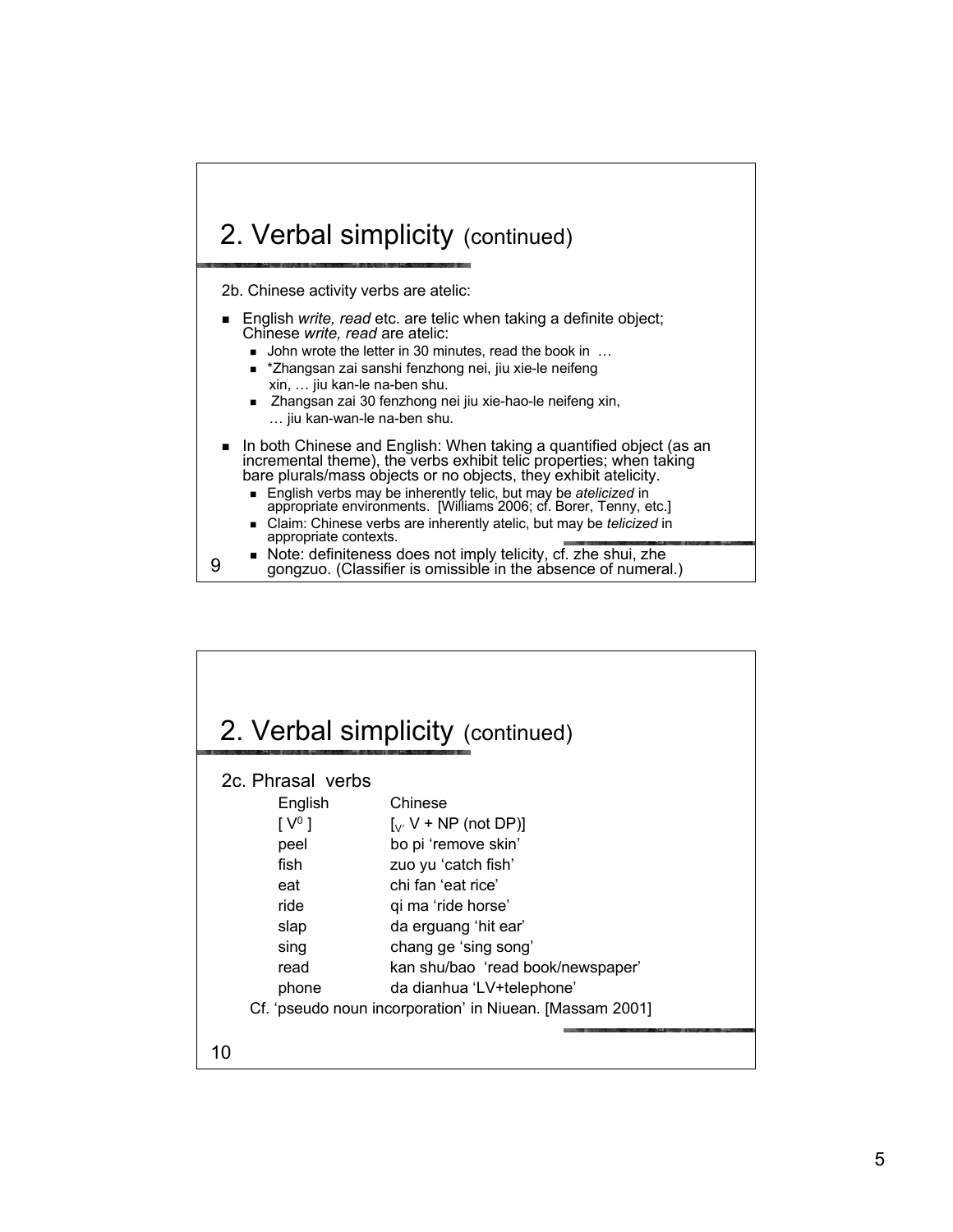

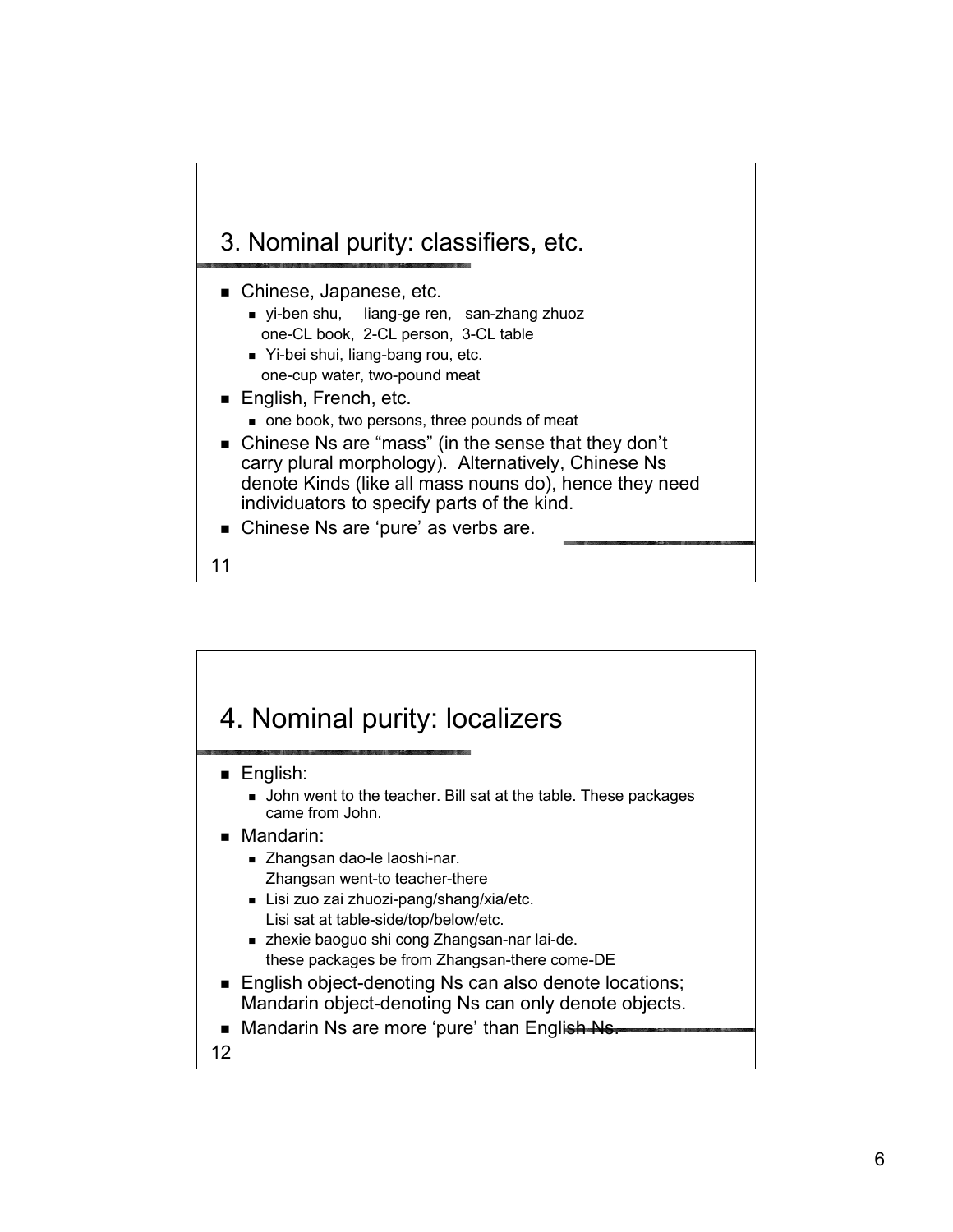

| Japanese: | Last year John often Bill visited. |
|-----------|------------------------------------|
| Chinese:  | Last year John often visited Bill. |
| English:  | Last year John often visited Bill. |
| French:   | Last year John visited often Bill. |
| German:   | Last year visited John often Bill. |
| Irish:    | Visited John last year often Bill. |
|           |                                    |

- Modern Chinese: "V2 counting from the right", kind of. English: V Complement PP-adjunct Mandarin: PP-Adjunct V Complement
- **I** ["Unmarked" Kaynean word order, abstracting away from the effects of XP movements.]
- Modern Chinese: has V-to-v, but no V-to-I or higher, not even *have* and *be*
- 13

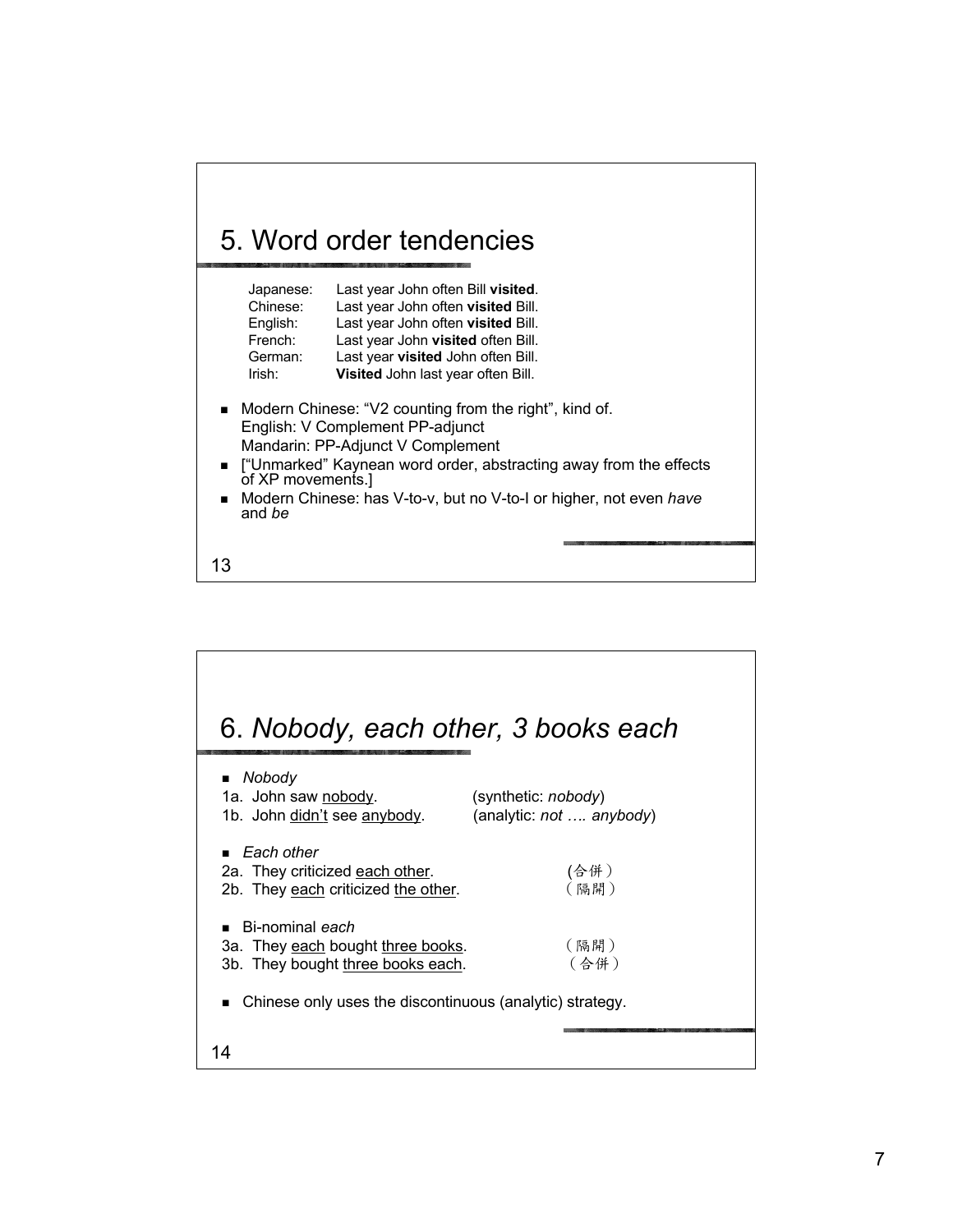

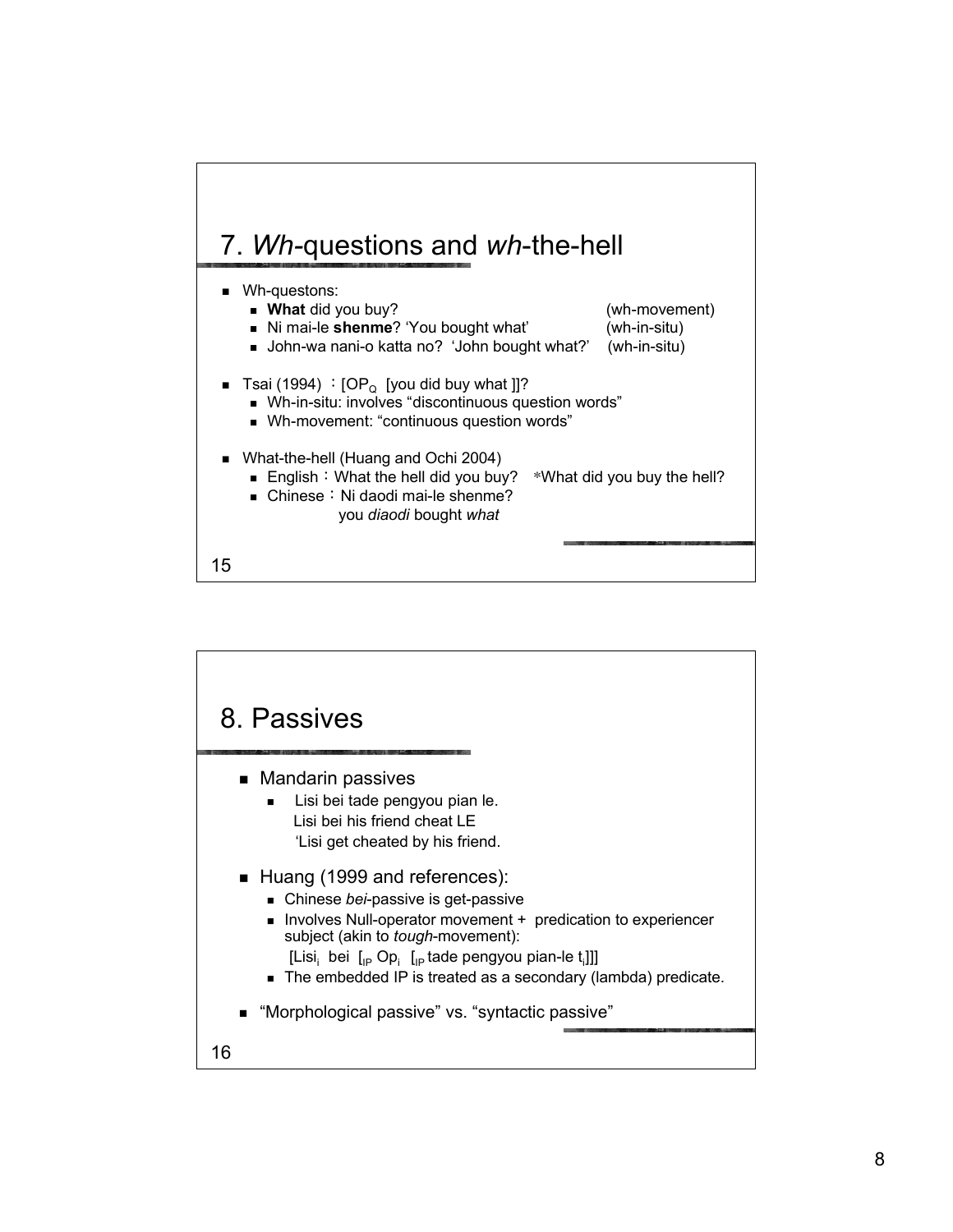### 9. Gapping

- **English:** 
	- **John eats rice and Bill noodles.**
	- **John put a book on the table and 2 pens on chair.**
- **Mandarin:** 
	- **\*** \*Zhangsan chi fan, Lisi mian.
	- Zhangsan fang-le yi-ben shu zai zhuozishang, liang-zhi bi zai yizi-shang.
- Chinese has no canonical gapping.
- Ref.: Johnson (199x), Larson (1991), S-W Tang (1998)
- 17

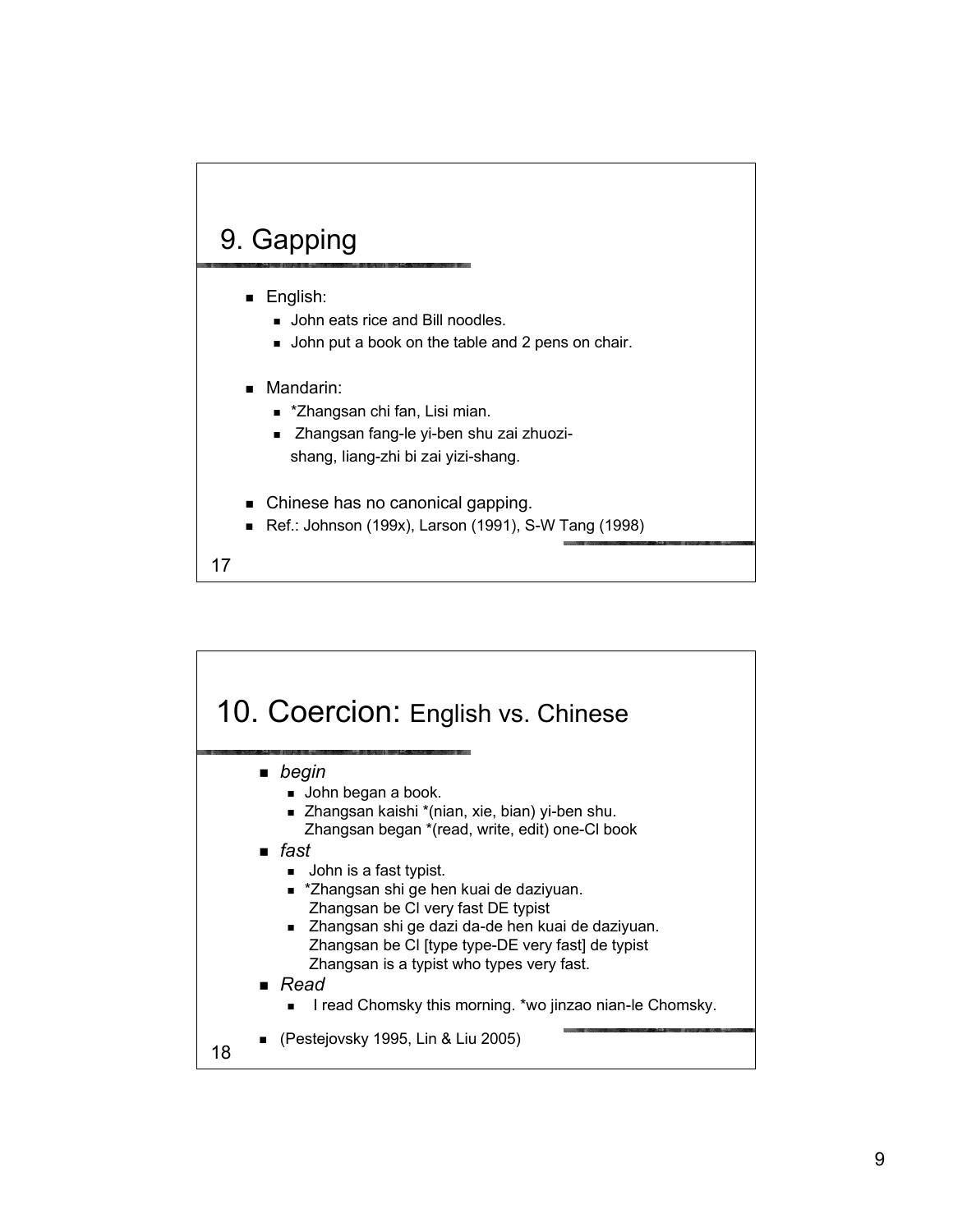

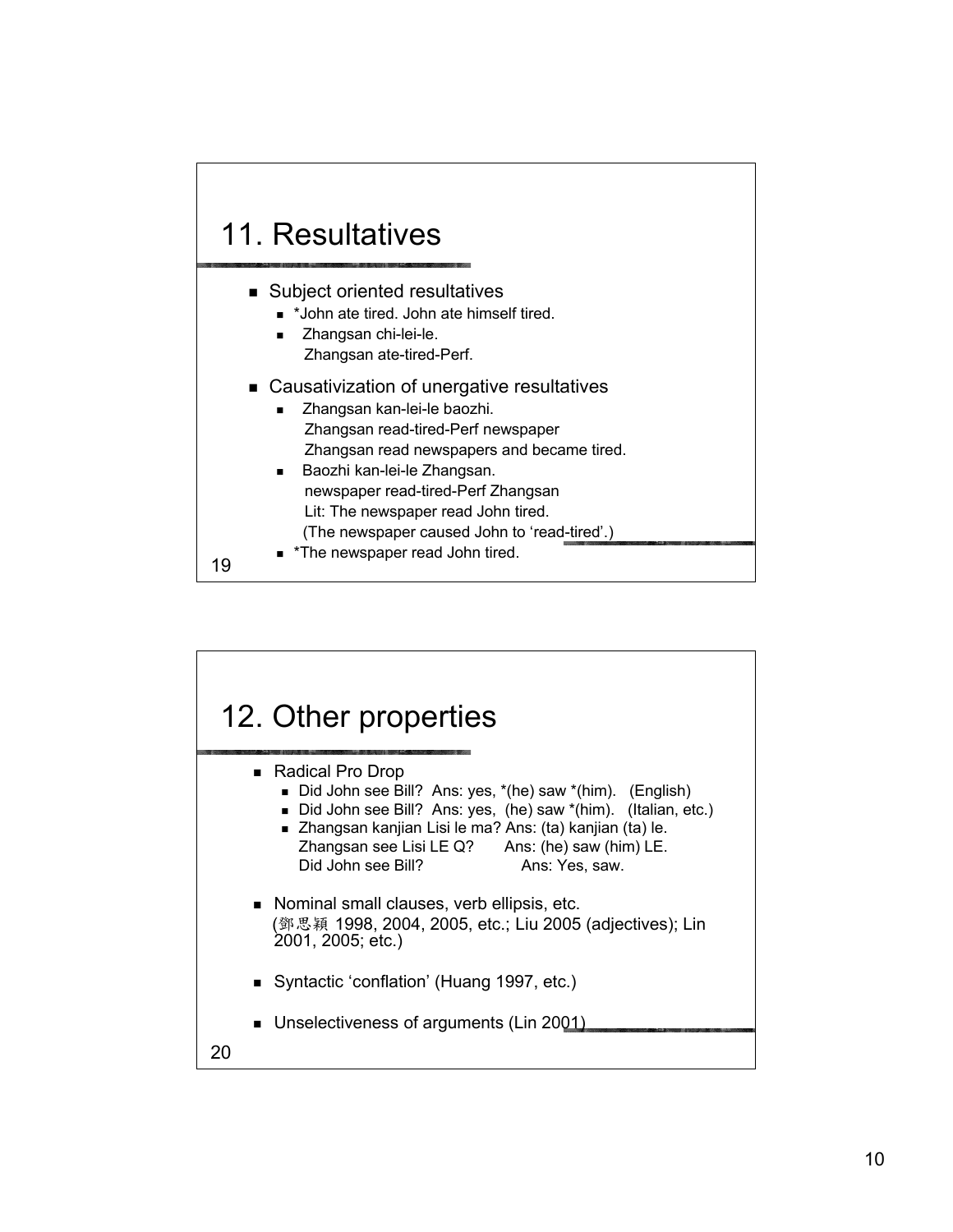### Summary: Modern Chinese

- 1. Has generalized bare N (denoting kinds)
- 2. Has a generalized classifier system
- 3. Has no plural morphology
- 4. Localizers needed for place-denoting Ns
- 5. Action verbs are atelic
- 6. No simplex accomplishments
- 7. Resultative compounds or phrases
- 8. Periphrastic causatives
- 9. Extensive use of light verbs.
- 10. Complex intransitives ("pseudo-incorporation")
- 11. No 'coercion'
- 12. No agreement, tense, case morphology

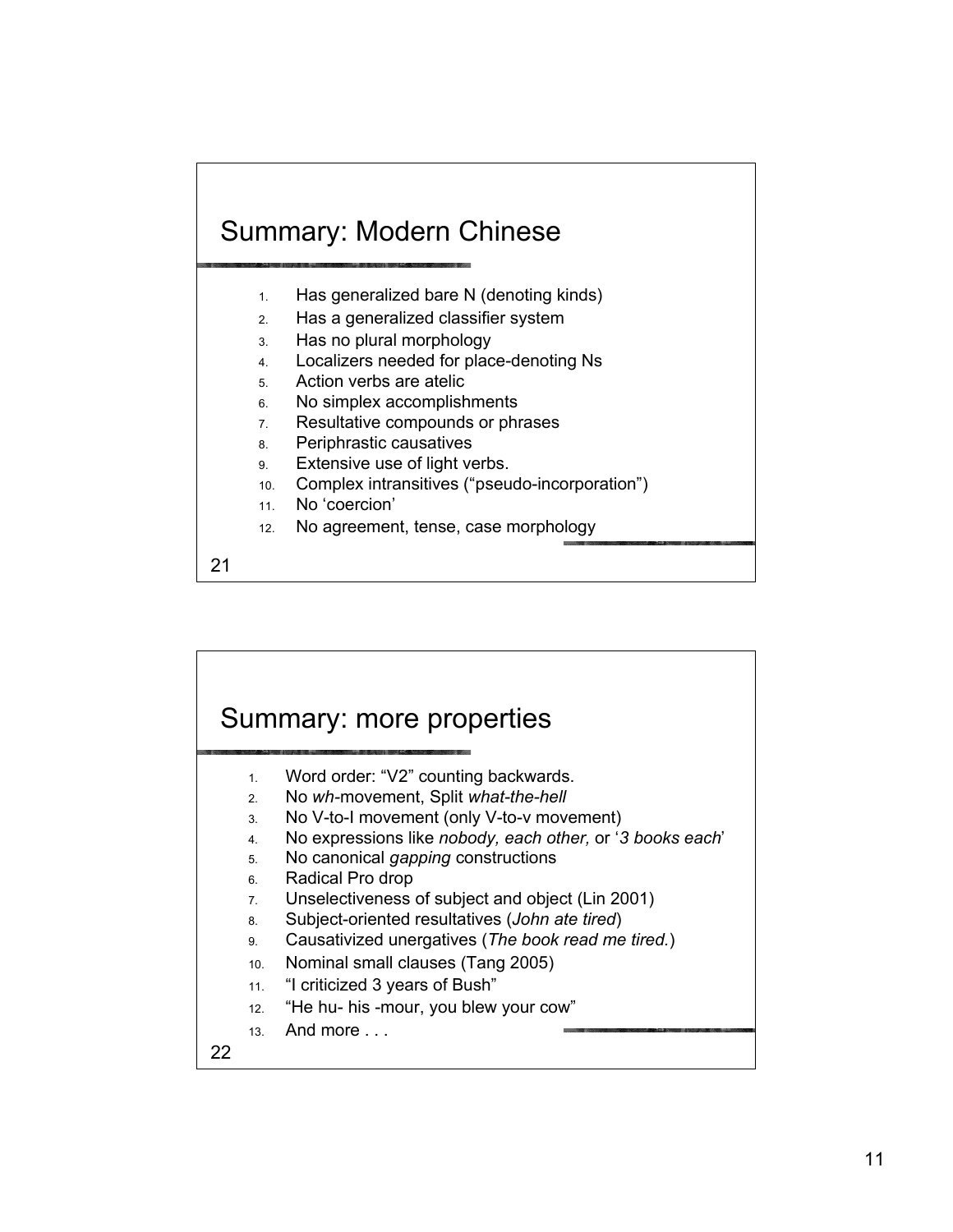# Explaining the clustering

- Fact: these properties seem to *cluster* together in one language- type to the exclusion of another (cf. Greenberg's implicational universals).
- Why the clustering: because they are manifestations of the same generalization.
- Traditionally: head parameter, wh-movement parameter, mass- count (or semantic-mapping) parameter, telicity parameter, light- verb parameter, etc.
	- Problem: still not general enough.
- The macro-parameter: These properties are all manifestations of high analyticity. Chinese lexical items are extremely pure (i.e. analytic) at three levels:
	- **Lexical categories: no 'virus' driving derivation**
	- Functional categories: no 'virus' driving movement, etc.
	- Argument structure: conceptual structures are not strictly grammaticalized

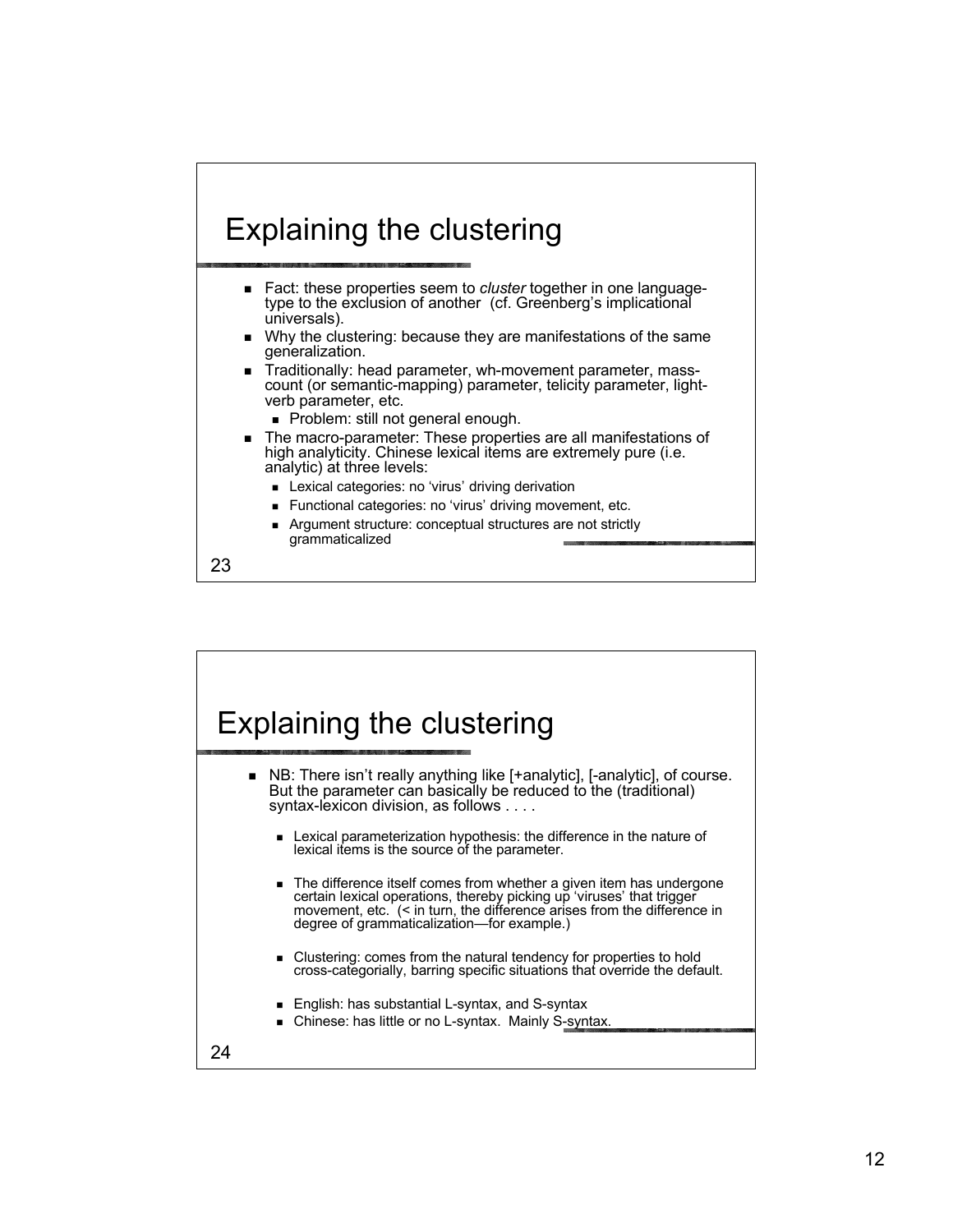

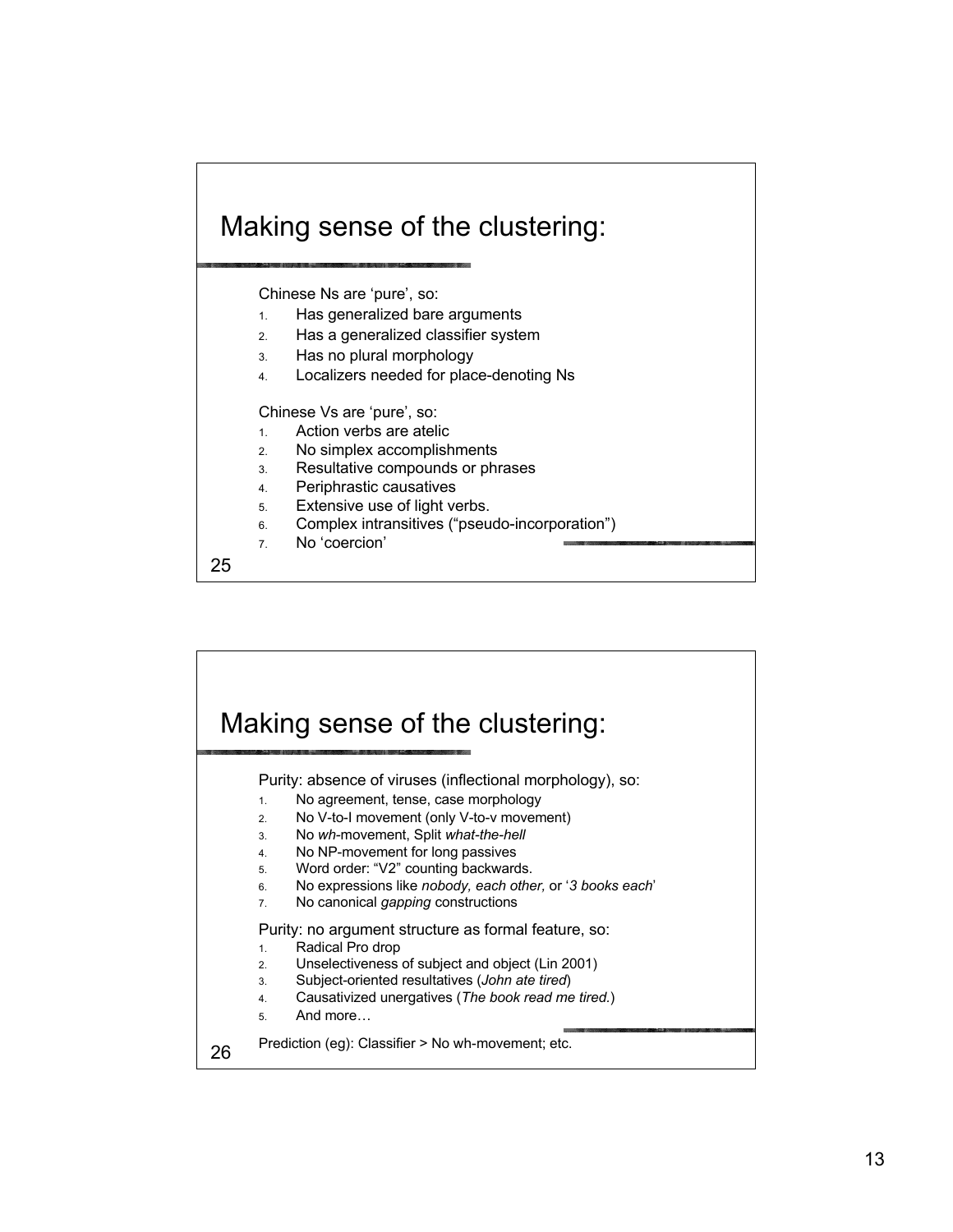

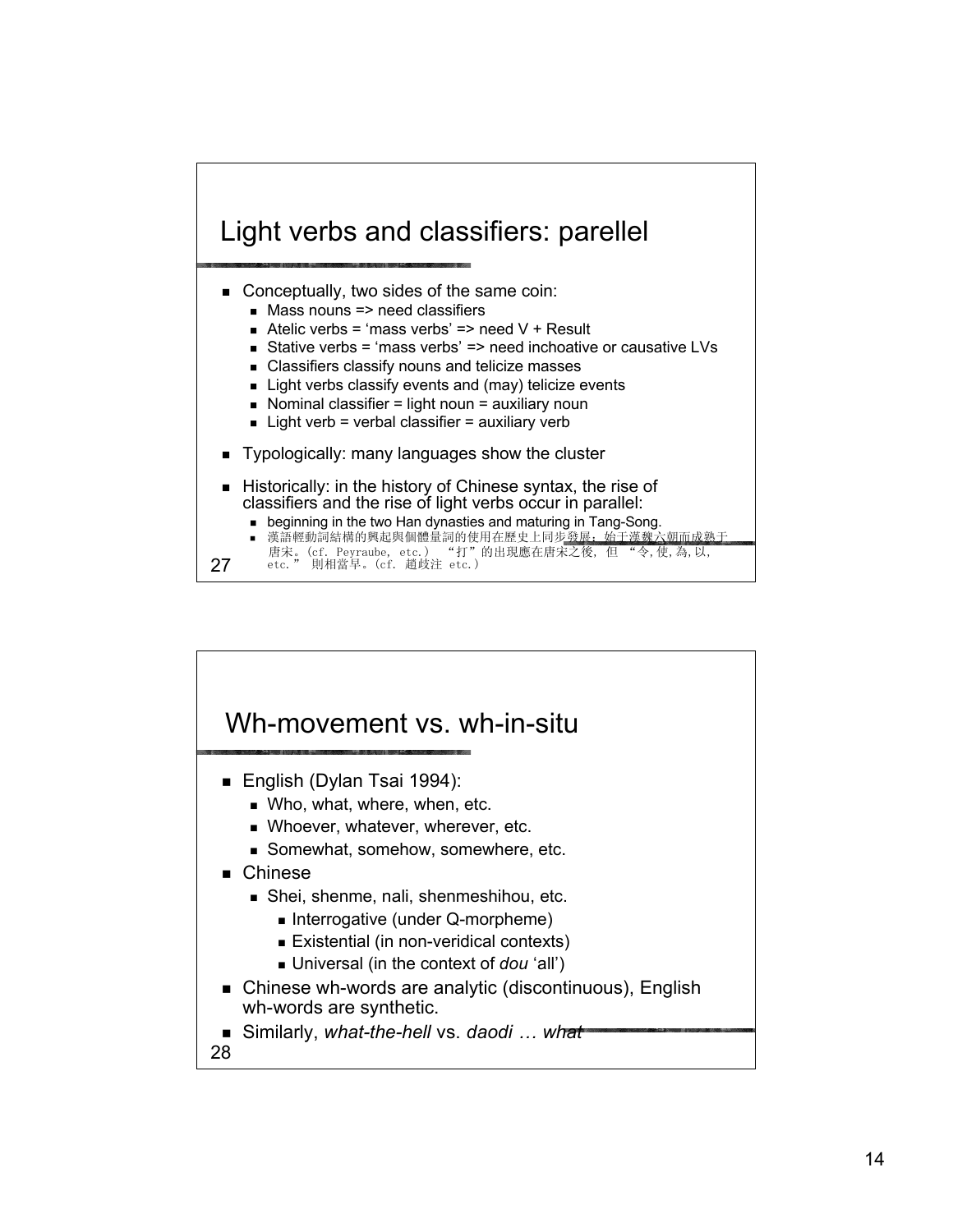

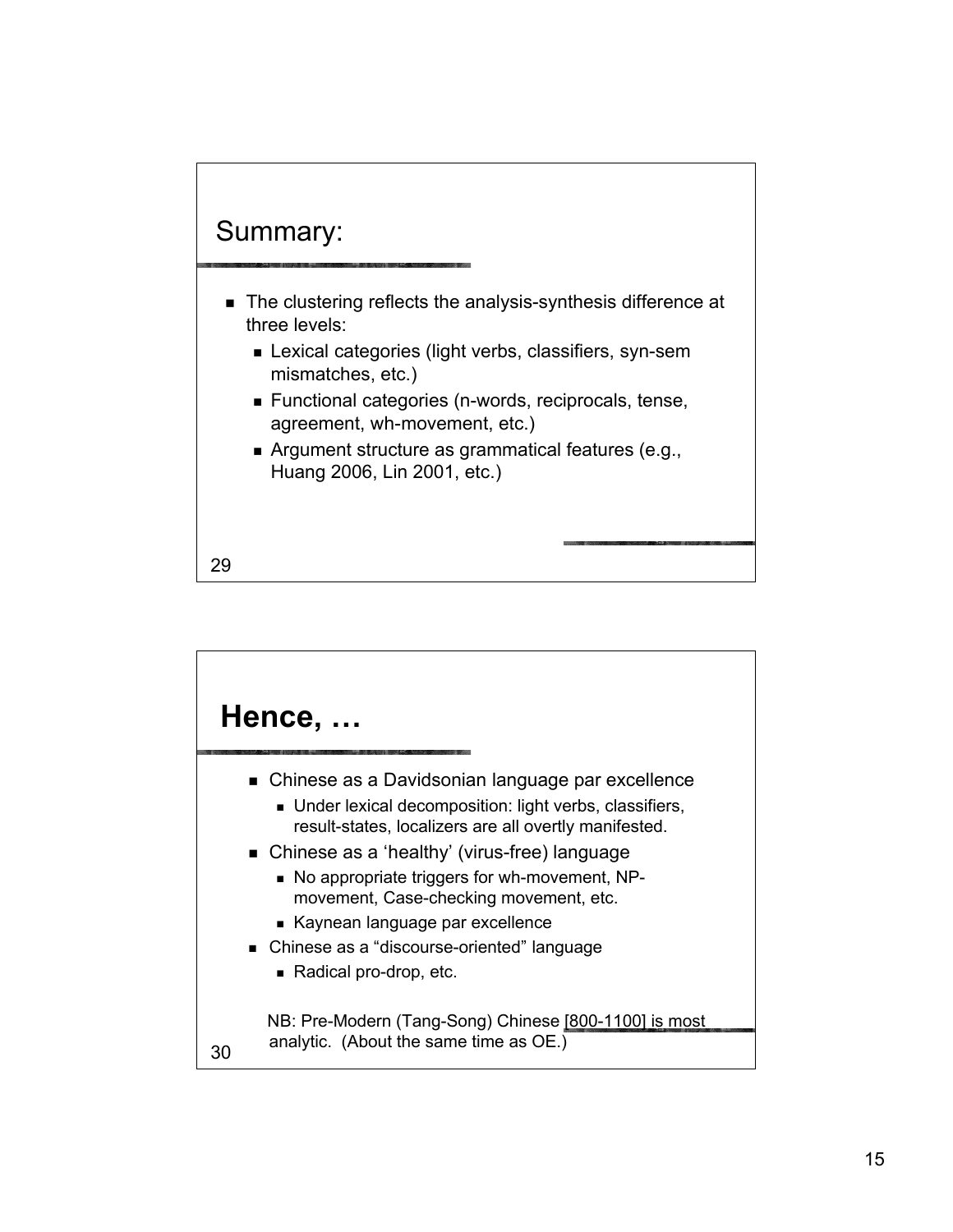

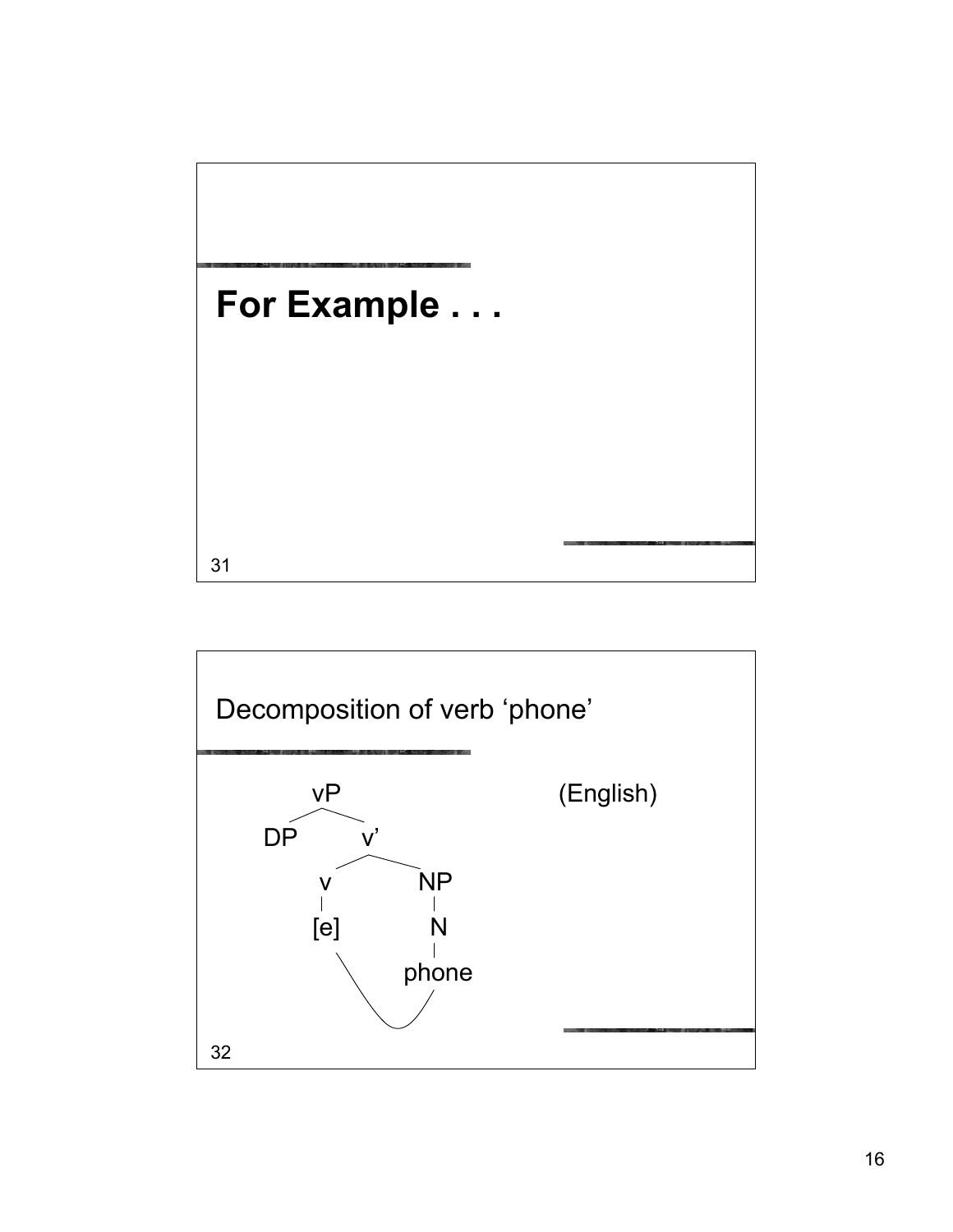

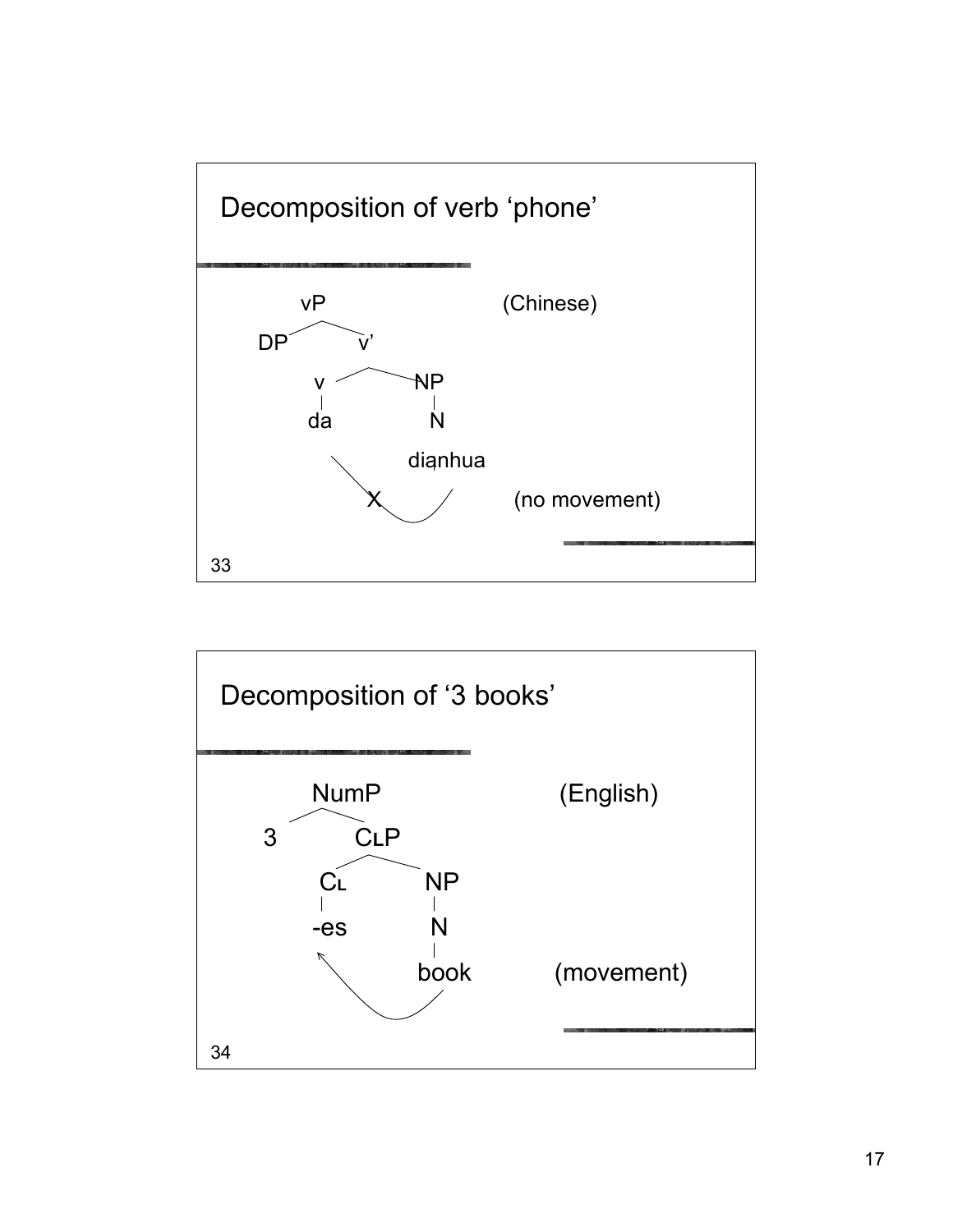